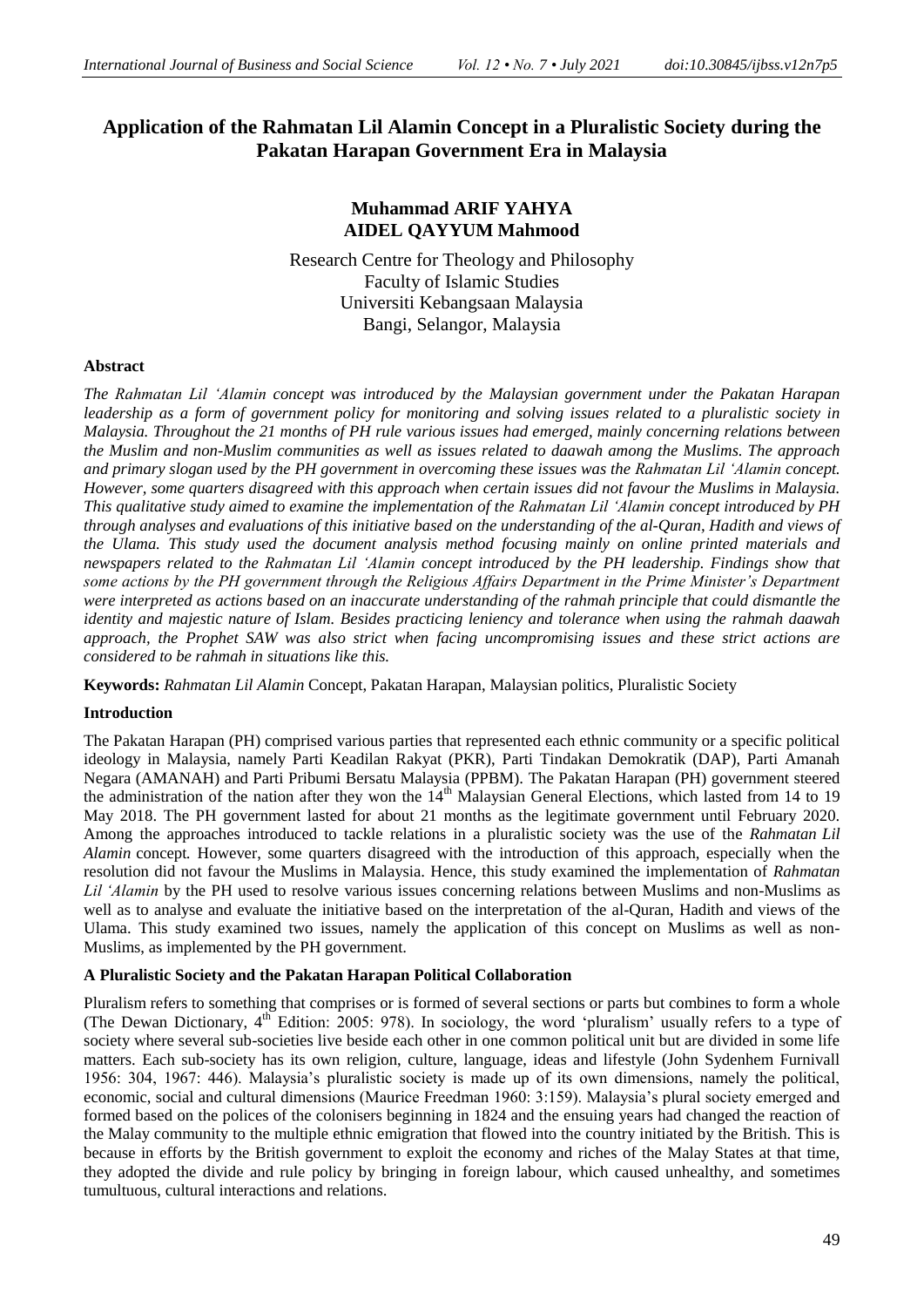Uncomfortable reactions among the local community towards the British initiative eventually became the pivoting factor that led to the demand for independence, which Malaysia has since enjoyed for more than 60 years.

When the nation was ardently battling for independence, it was actually indirectly creating a change in the country"s ethnic landscape. Malaysia, which was once enthusiastically wanting to become a distinguished civilisation under the name of the Malacca Sultanate, is not something new to multi-racial interactions on this land. History has mentioned that the local government once practiced the concept of open acceptance and social relations with foreign merchants doing business in this country, such as the Burmese, Benggala, Chinese, Indians and Arabs. Besides the interactions with these merchants when carrying out trade in the East, daawah and propagation of religion was also rampant (Zaid Ahmad, 2006). The vibrant trade activities involving various ethnic and cultural groups eventually lead to the assimilation and amalgamation of the locals and foreign communities. The result saw the birth of the Chinese Peranakan, Arab, Jawa and various other communities, which shows that the Malaysian community had a long time ago faced ethnic variability, resulting in a myriad of sub-societies of mixed ethnic background.

According to the country"s historical developments, the early rule by the British colonisers saw the power of the Malay royalty limited to only ceremonial and religious roles. The population composition aspect was shadowed by racial sentiments and apprehension due to the uncontrolled influx of foreign labour. Racial sentiments worsened with the arrival of the Japanese to the Malay States during World War II in the early 1940s. The racial instability reached a worrisome level when the Japanese began to treat the Malays well compared to the Chinese and Indians. The Chinese in the Malay States were oppressed by the Japanese and treated cruelly, which created enmity among the Chinese towards the Malays, and sowed the seeds of impending conflict. This led to the Chinese and Indians vigorously establishing their own ethnic identities, which saw bitter sporadic episodes of racial tension erupting in the country before independence. However, the emergence of an organised movement to confront the colonisers saw signs of an encouraging and positive relationship between the major ethnic groups in the Malay States, leading to the formation of political parties aimed at safeguarding the welfare of the various ethnic groups and seeking the independence of their beloved country. Power sharing among these parties began in 1952 until the formation of a collaboration between the various ethnic-based parties in the Malay States resulting in the Parti Perikatan, which was headed by UMNO (Malays), MCA (Chinese) and MIC (Indians). Similarly, Pakatan Harapan also comprised the collaboration of several political parties that formed the government after winning the 14<sup>th</sup> General Elections on 9 May 2018.

### **The** *Rahmatan Lil Alamin* **Concept in Islam**

This section discusses the *Rahmatan Lil A'lamin* concept in Islam based on its understanding in the al-Quran, Hadith as well as discourses by the Ulama and academicians. This study will first elaborate on the meaning of *rahmah*, which according to the al-Quran and Hadith, can be categorised into two, namely its linguistic and conceptual meanings. Allah SWT characterised HIMSELF by referring to *rahmah*. The characteristics of *rahmah* are mentioned 142 times in the Al-Quran (Muhammad Fuad Abd Al-Baqi 2001). In order to understand the meaning of *rahmah*, there are several mentions of the word in the al-Quran that can be understood literarily. Generally, the word *rahmah* has seven different meanings, which are gentleness, good fortune, prophethood, fertile land, deliverance of the al-Quran, rain and heaven (Harjani Hefni, 2017). First, *rahmah* means gentleness and affection, which is in contrast to anguish and misery, as mentioned in Surah al-Kahfi [18: 81]. Second, *rahmah* refers to good fortune (*rezeki*). Allah SWT is the ALL provider of good fortune because the good fortune bestowed by Allah SWT to HIS subjects and creatures is unlimited, such as air and oxygen. This is mentioned by Allah SWT in Surah al-Isra" [17: 28]. Third, *rahmah* refers to prophethood. The prophets who were discharged to guide humans were the primary *rahmah* for humans. Prophet Muhammad SAW, in particular, had conveyed exemplary values to humans, which eventually helped form the moral values of HIS companions, tabi"in and all the ummah. This is reflected in the exhortations of Allah SWT in Surah Hud [11:28]. Fourth, *rahmah* refers to fertile land, namely the huge spread of land mass bestowed onto humans is a *rahmah* to all of humanity. Fertile land has an impact and produces products of high quality that help in the continuity of human life in the form of food and sustenance. This is mentioned in the exhortation of Allah SWT in Surah Yunus [10:21]. Next, *rahmah*, from a linguistic aspect, refers to the deliverance of the al-Quran. Humans were created on this earth and it was not a wasteful act as Allah SWT wanted HIS subjects to steer this earth in the right direction. The al-Quran is the greatest form of joy bestowed on humans because the best method for religiously enlivening this earth is mentioned in the al-Quran. One example is the exhortation by Allah SWT in Surah Yunus [10:57]. *Rahmah* also means rain, which is also a sign of love by Allah SWT for HIS subjects, while creatures need air to live. An example of this is the exhortation by Allah SWT in Surah Al-A"raf [7:57]. Lastly, *rahmah* refers to heaven created by Allah SWT. The greatest form of joy and the main intention after seeing the face of Allah SWT is to enter heaven. Allah SWT iterated that subjects who successfully enter heaven are solely based on the *rahmat* of Allah SWT. This is exhorted by Allah SWT in Surah al-Nisa' [4:175].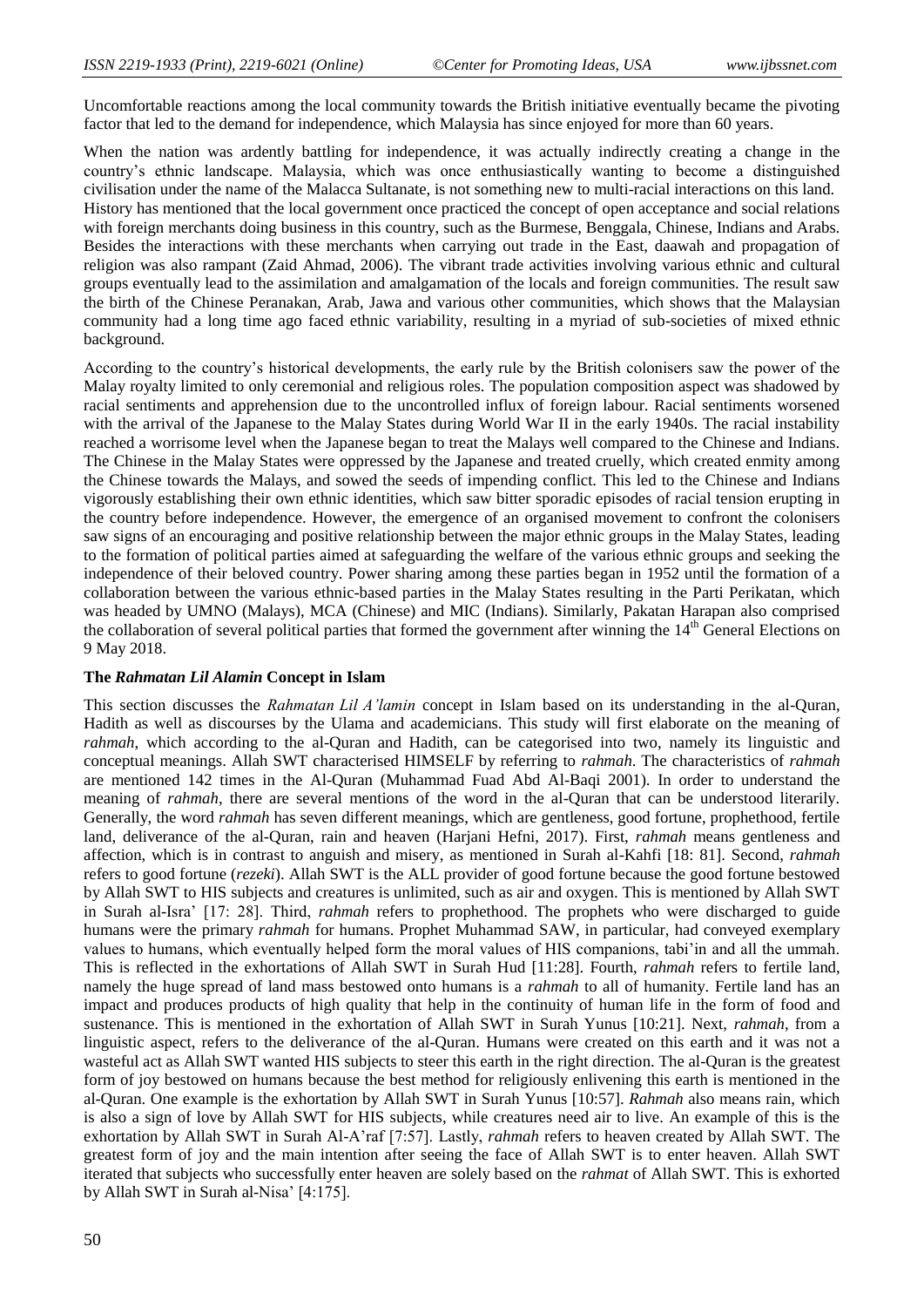In addition, the word *rahmah* could also mean *al-Riqqatu wa al-Ta'attufi*, which is the expression of gentleness and kindness with a motherly touch (Ibnu Mandzur, 1999). This refers to the finesse, gentleness and affection which is characteristic of a mother"s love towards her child. Ibnu Faris mentioned that the meaning of the term yields a more in-depth meaning, as in *rahima*. *Rahima* refers to a relationship based on kindship, blood relations or royalty (Abd Salam Muhammad Harun, 1979). Al-Asfahani firmly stated that the concept of *rahmat* can be understood in two ways, namely as *al-Riqqat al-Mujarradah* (solely love and affection) and *al-Ihsan al-Mujarrad duna al-Riqqat* (show of goodness or good intent without love and affection). Both these meanings indicate that the characteristics of *rahmat* are affiliated with Allah SWT, hence, it means "solely goodness". On the other hand, if the characteristics of *rahmah* are affiliated with humans, then, it means "solely sympathy" (Makmun Rasyid, 2016).

The characteristics of the Prophet SAW, portrayed as *Rahmah* to the whole universe, as exhorted by Allah SWT in Surah al-Anbiya verse 107 is suitable with the teachings propagated by the Prophet SAW, which is Islam. Consistent with the proclamation "*lil alamin*"*,* the *rahmah* concept should be universal in nature. The love and affection advocated by Islam should be enjoyed and appreciated by each and every living thing (Ahmad Sanusi & Mohd Yusuf Ismail, 2018: 2). In one Hadith, the Prophet SAW had characterised himself consistently with the characteristics Allah SWT had given HIM in the form of *Rahmatan lil alamin*. In another Hadith, Imam Abu Daud and Imam Ahmad narrated that the Prophet SAW exhorted:

"*Verily I was sent as a Rahmat for the whole universe*" (Sunan Abi Daud, Musnad Ahmad).

The message of Islam as a *Rahmat* to the whole Universe was realised by the Prophet SAW in HIS life and times. The *Rahmah* concept was translated by the Prophet SAW through HIS daily interactions with those around HIM. This includes the show of *Rahmah* towards children, daughters, women, orphans, elderly, knowledge seekers, and even animals (Ahmad Sanusi, Mohd Yusuf Ismail 2018: 2). *Rahmah* in this verse also refers to Muslims and non-Muslims. The Prophet SAW"s *Rahmat* towards the Muslims is translated in the goodwill they receive in this world and in the afterlife. Meanwhile, *Rahmah* to non-Muslims is translated as the escape or deferment of the anguish of the afterlife compared to previous humans whose anguish was hastened while still on earth (al-Tabari 2000: 18/552, Ibn Kathir: 1419H: 5/339). When dealing with non-Muslims, the Prophet SAW provided some guidelines by exhibiting a high level of humanistic values (Ahmad Sanusi, Mohd Yusuf Ismail 2018: 3). One of them is the obligation to safeguard the lives of non-Muslims who have a treaty with the Muslims (*Kafir Mu'ahid*) (al-Bukhari: 1422H: 4/99). Besides that, acting appropriately to non-Muslims is evident in the Hadith where the Prophet SAW asks Asma to act appropriately to her mother, who was a *kafir*. The Prophet SAW had paid HIS last respects to a dead Jew as HE stood still as a sign of respect when the body passed HIM, as a form of human goodwill (al-Bukhari: 1422H: 2/85).

This incident indirectly indicates a high level of *Rahmah* in Islam. Thus, if a dead Jew deserves respect what about a living Jew; surely, they deserve their share of human rights (Ahmad Sanusi & Mohd Yusuf Ismail 2018: 3-4). Nevertheless, the strictness and firmness displayed by the Prophet SAW, either to Muslims or non-Muslims, is characterised as *Rahma*h, just like when the Prophet SAW witnessed the threat by Abu Jalal who asked the Quraish to be hostile towards Islam. The Prophet SAW then exhorted,

"*And, with my life in HIS hands, I will fight them, crucify them and show them the light although they are full of hatred. Verily I am the Rahmah sent by Allah and Allah will not put me down until HE has succeeded in propagating HIS religion*" (Hadith narrated by al-Tabarani, al-Mujam al-Kabir: 2/123).

The other characteristic of the Prophet SAW that indicates firmness in this hadith is clear when involving matters related to beliefs and respect for Islam; hence, there is a sign of compromise in this matter. Tolerance towards non-Muslims is only shown when dealing with human and social interaction aspects. This is the *Rahmatan Lil Alamin*  concept according to Islam.

### **The** *Rahmatan Lil Alamin* **Approach in the Pakatan Harapan Government**

It was during the 21-month rule of the PH government that the *Rahmatan Lil Alamin* concept was introduced by the Minister at the Prime Minister"s Department, Datuk Seri Dr Mujahid Yusuf Rawa. According to the minister, the components of *Rahmah*, which are Rahmah, Peace, Harmony, Friendliness, Experience and Respect, play a significant role in the country, especially in solving racial issues and narrowing the ever-widening racial divide (Berita Harian, 2019). Besides the racial issues, the approach to the LGBT issue was among the issues raised when evaluating the *Rahmah* approach as well as the intention to imitate the characteristics of *Rahmah* exhibited by the Prophet SAW. *Rahmah* and its components had become government policy when it was approved by the Cabinet Meeting held on 25 October 2019 (Sinar Harian 2019).

Nevertheless, some quarters disagreed with the use of the *Rahmatan Lil Alamin* approach, especially when involving issues concerning non-Muslims as well as the LGBT because the approach lacked a firm attitude. Conversely, the Prophet SAW, who was characterised as *Rahmatan Lil Alamin*, exercised a firm attitude, while at